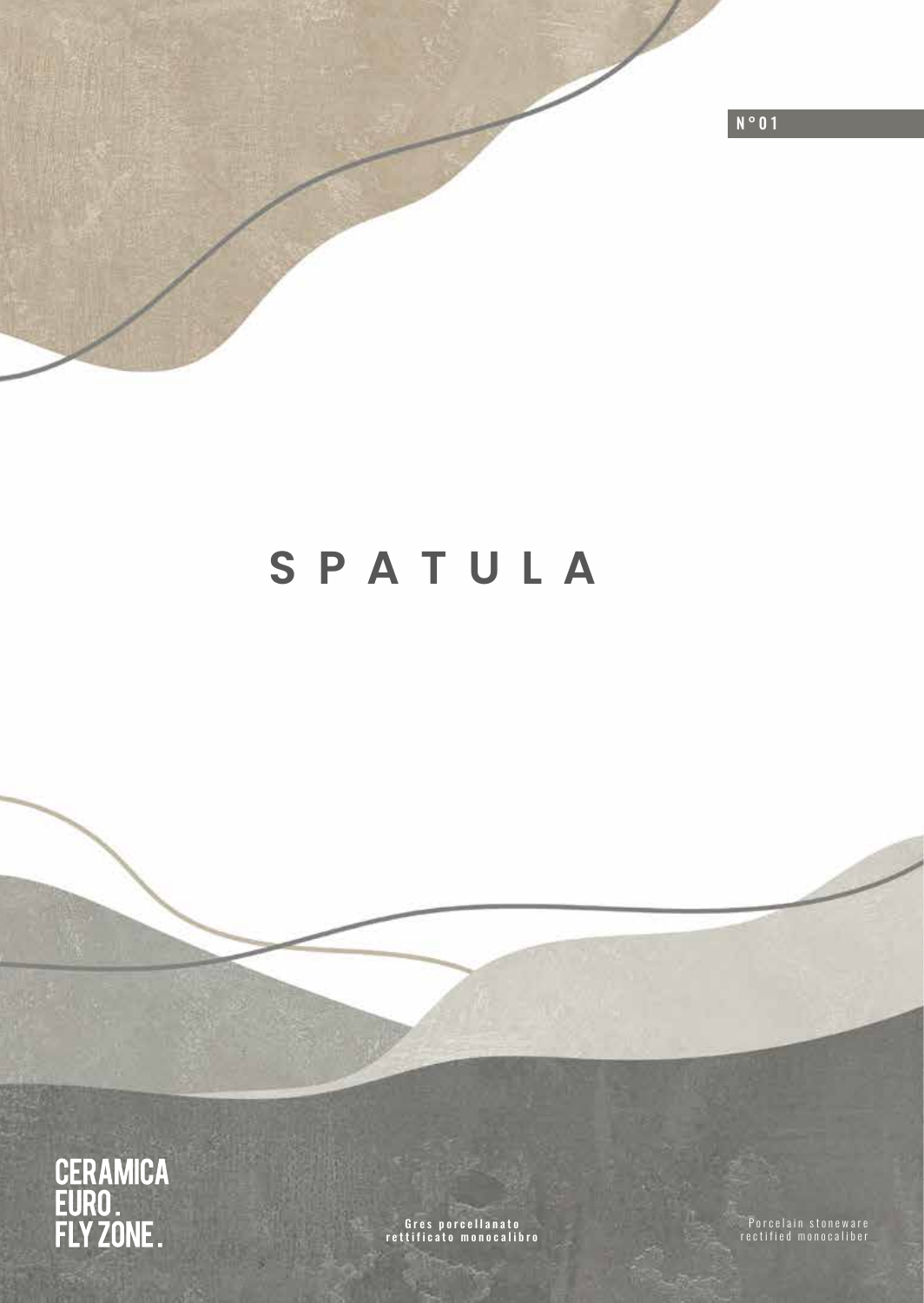# **SPATULA**



3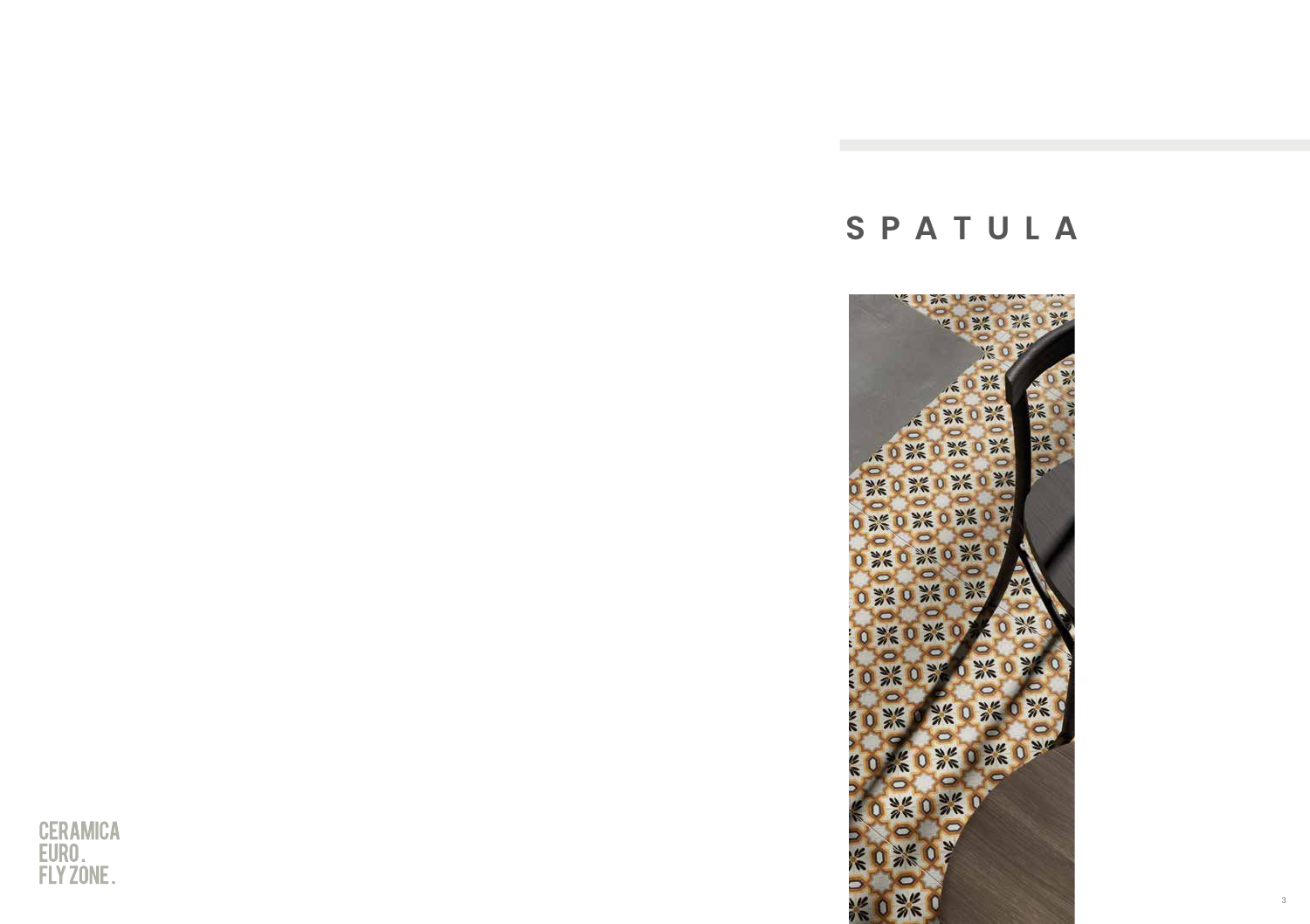

4 5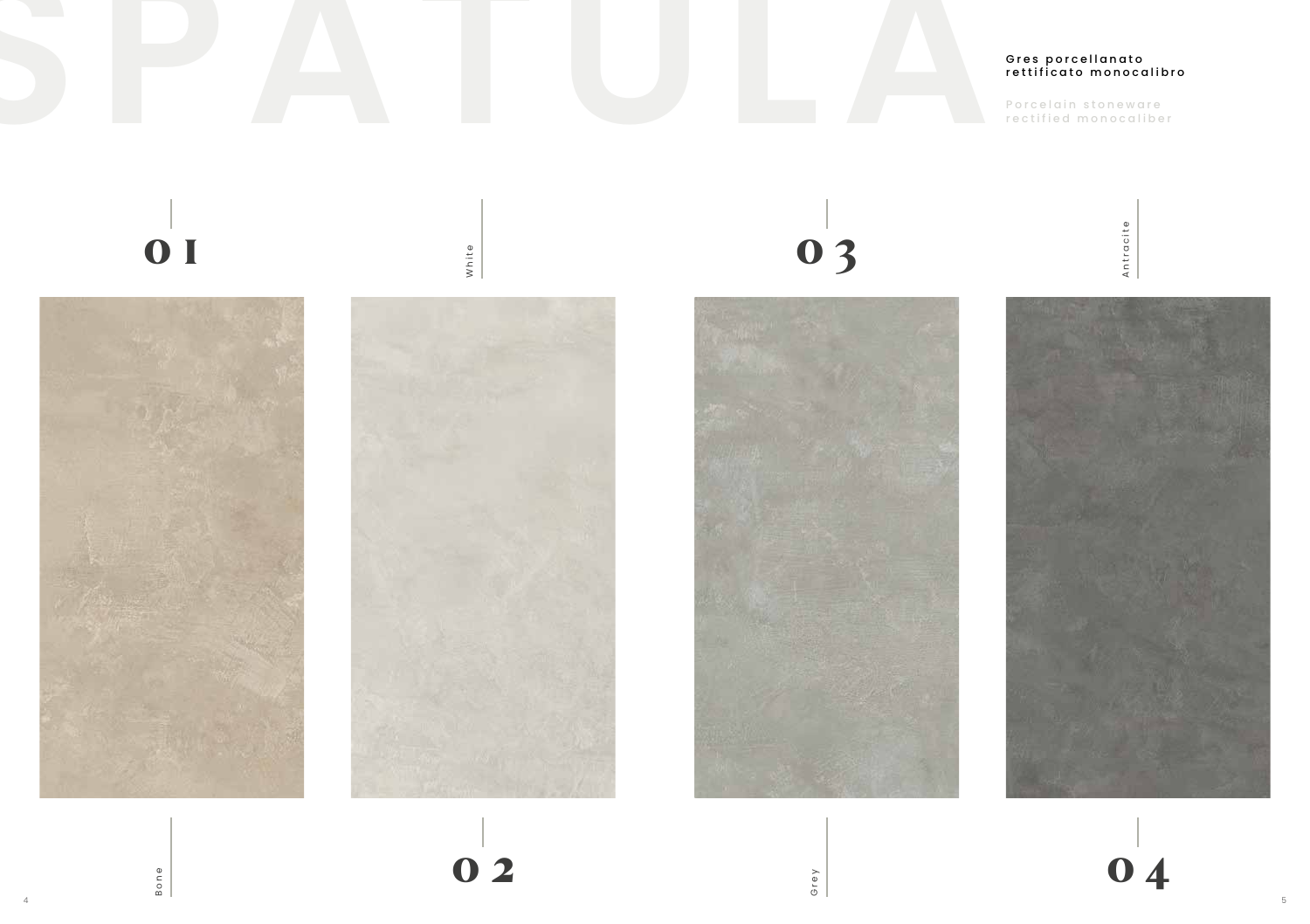### **80x80**

BONE

## **60x120**

VICTORIAN BLUE

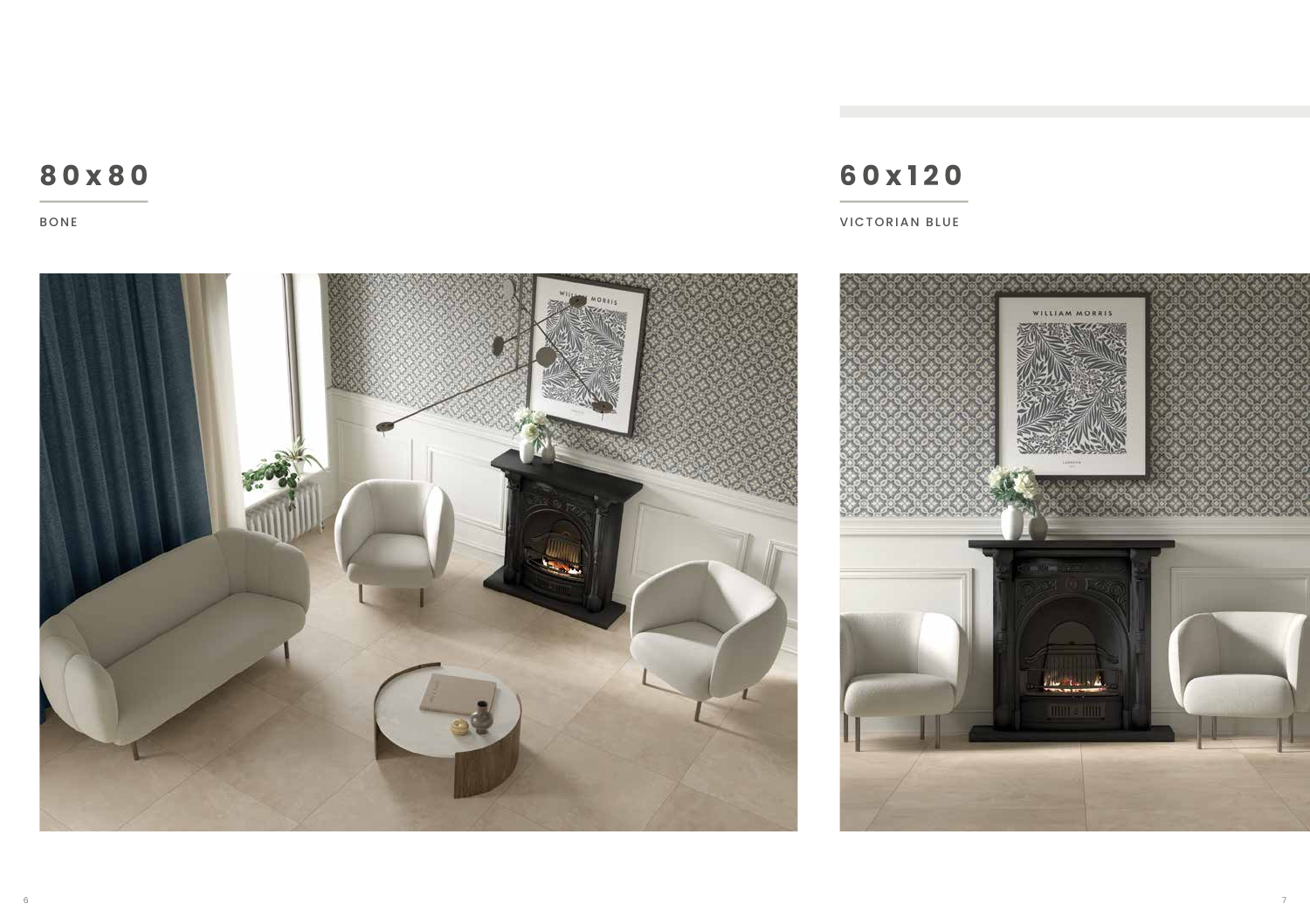

### **60x120**

VICTORIAN ORANGE





**10x30** ANTRACITE **60x120** VICTORIAN ORANGE **60x60** ANTRACITE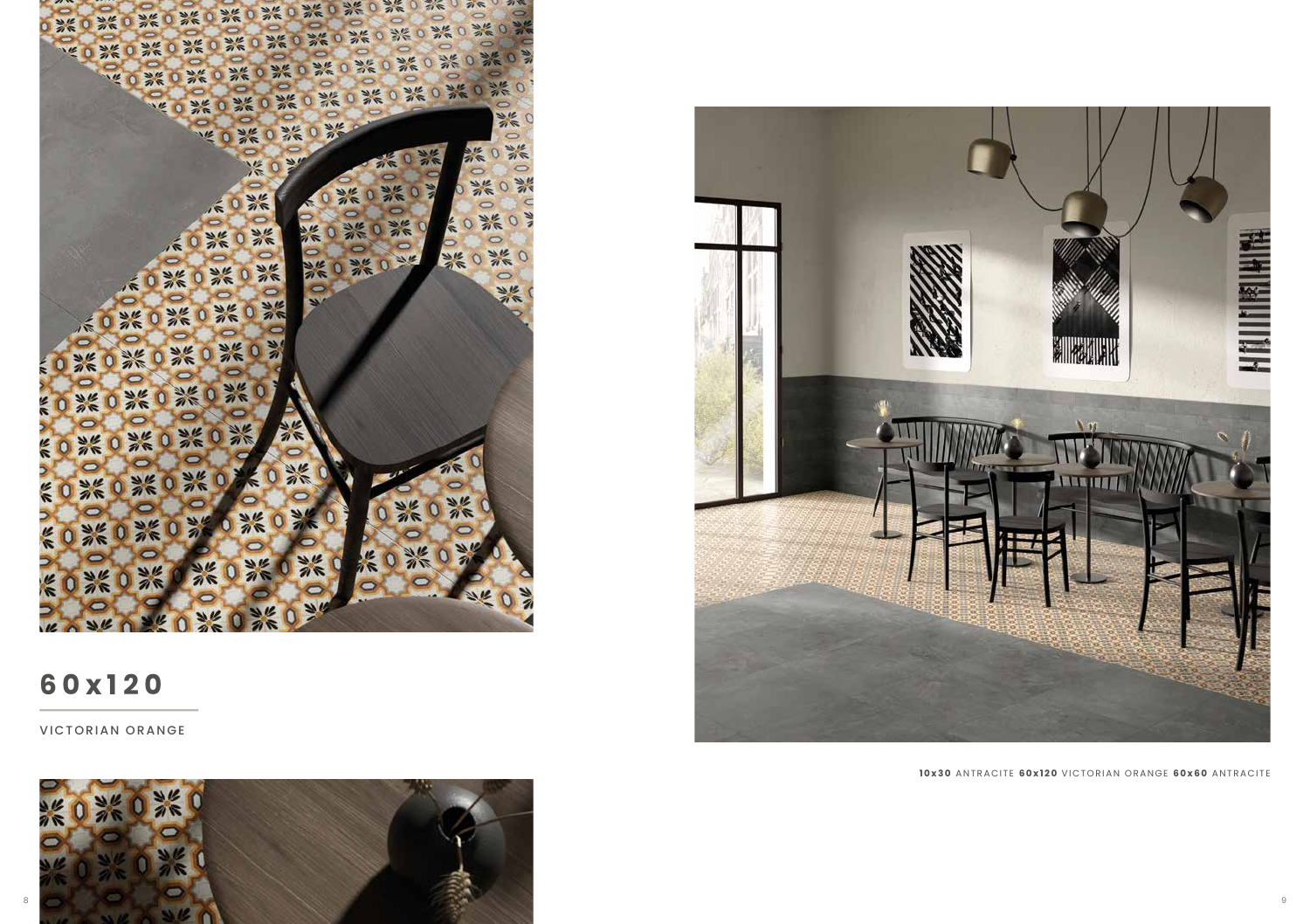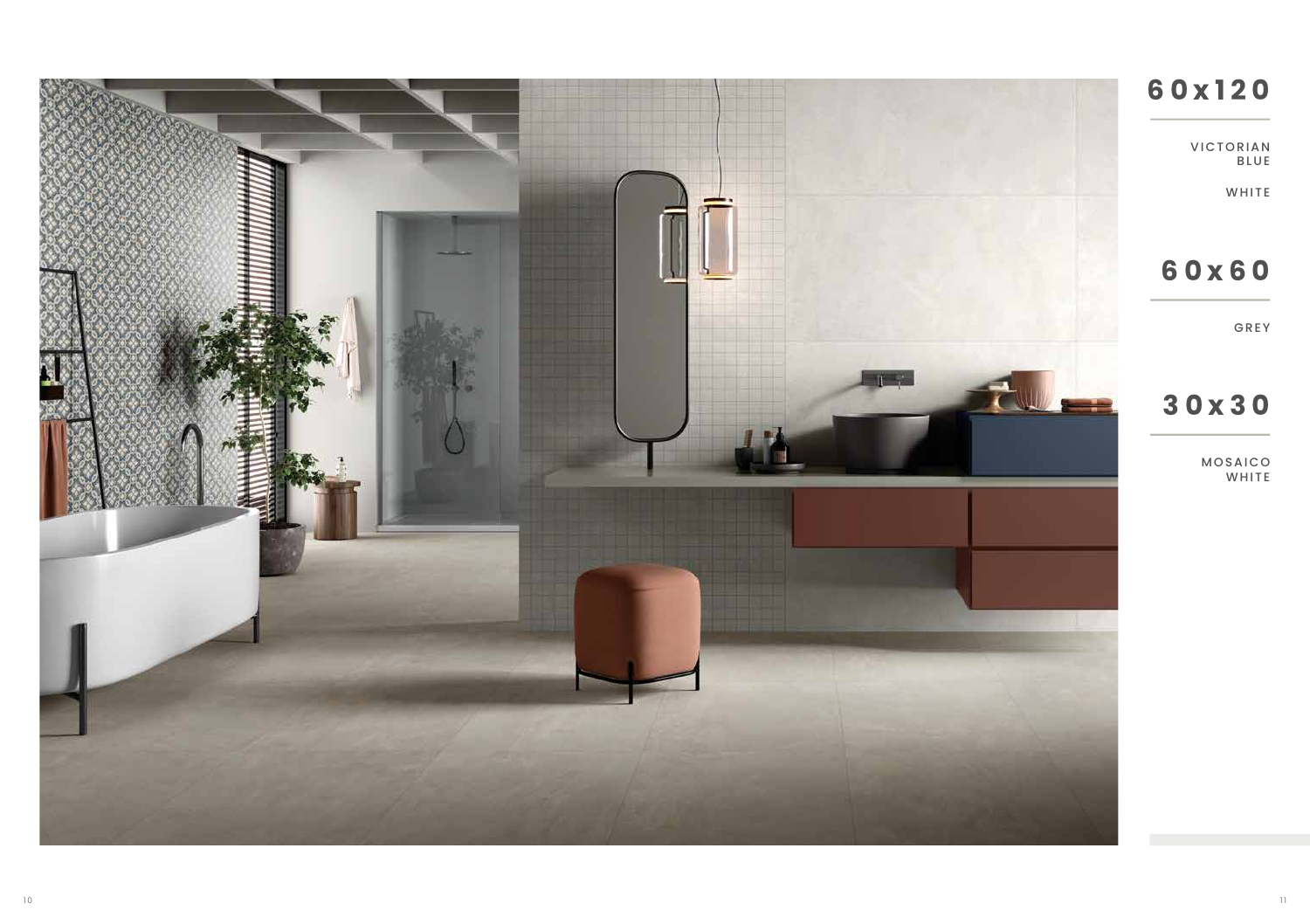## **60x60** ANTRACITE 2CM **60x60** ANTRACITE 2CM

VICTORIAN ORANGE

WHITE



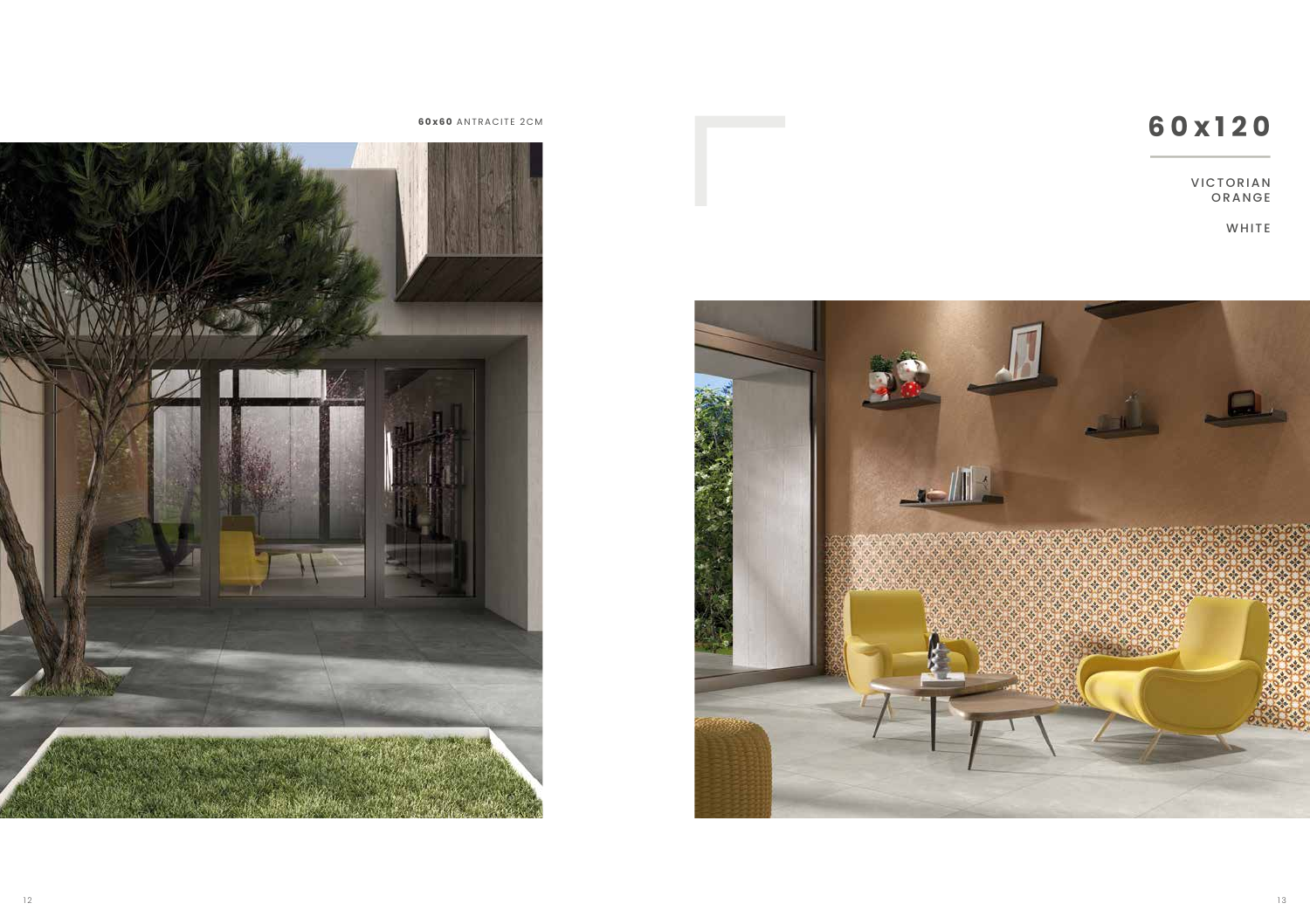

## **60x120**

VICTORIAN BLUE

ANTRACITE

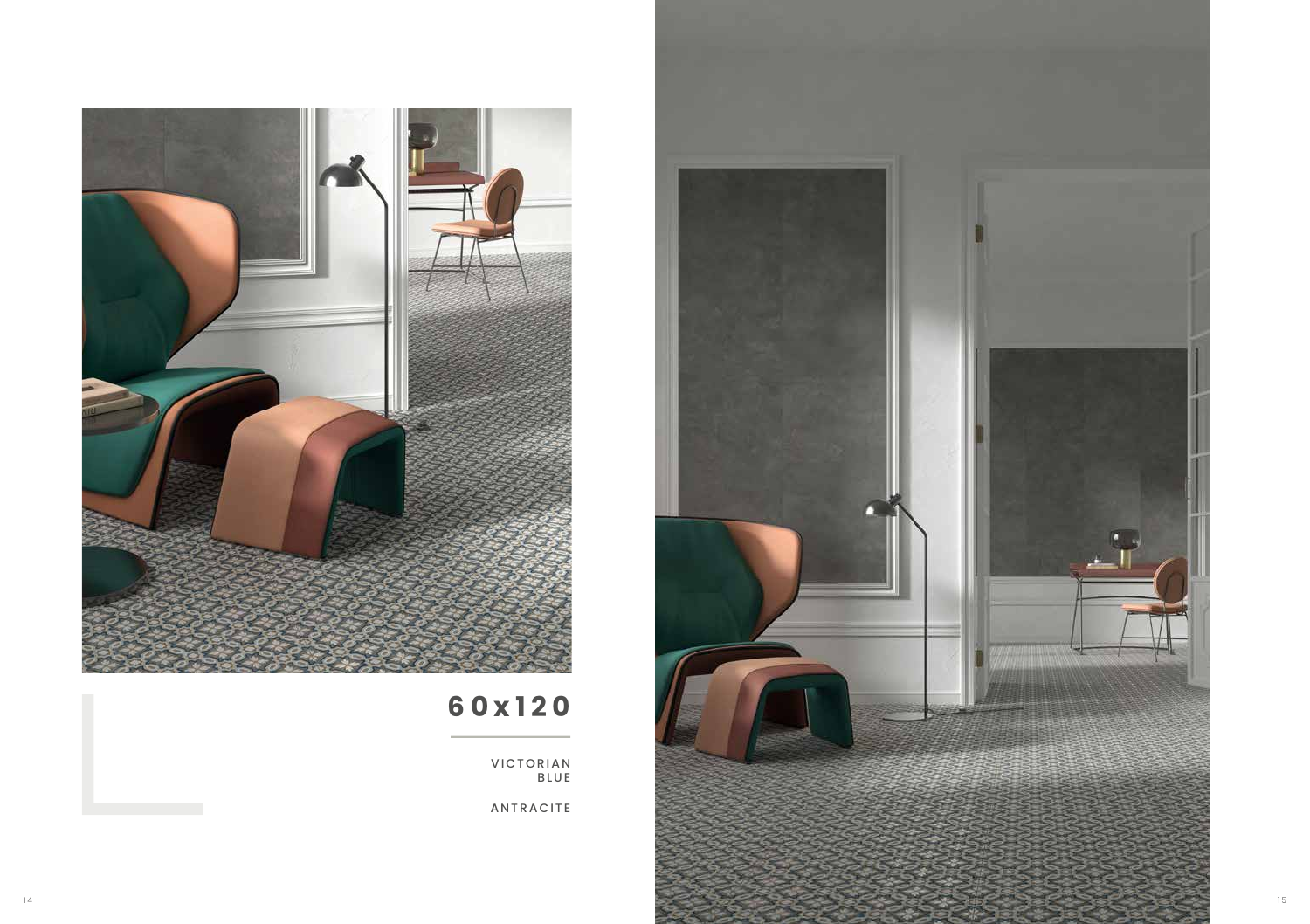| R11<br>60x120 24"x48"<br>60x120 24"x48"<br><b>R10</b><br>8<br>120SPABO Bone RTT<br>120SPABOG Bone RTT<br>118 <mark>MQ</mark><br>118 <u>MQ</u><br>118 MQ<br>118 MQ<br>120SPAWH White RTT<br>120SPAGRG Grey RTT<br>118 MQ<br>120SPAANG Antracite RTT<br>120SPAGR Grey RTT<br>118 MO<br><b>120SPAAN</b> Antracite RTT<br>118 MQ<br>80x80 32"x32"<br><b>R10</b><br>8<br>80SPABO Bone RTT<br>118 <mark>MQ</mark><br>118 <mark>MQ</mark><br>118 <u>MQ</u><br>118 MQ<br><b>80SPAWH White RTT</b><br><b>80SPAGR</b> Grey RTT<br><b>80SPAAN</b> Antracite RTT<br>40x80 16"x32"<br><b>R10</b><br>40SPABO Bone RTT<br>118 <mark>MQ</mark><br>118 MQ<br><b>40SPAWH White RTT</b><br><b>40SPAGR</b> Grey RTT<br>118 MQ<br>118 MQ<br><b>40SPAAN Antracite RTT</b><br>60x60 24"x24"<br>60x60 24"x24"<br><b>R11</b><br><b>R10</b><br><b>60SPABO</b> Bone RTT<br><b>60SPABOG</b> Bone RTT<br>91 <mark>MQ</mark><br>91 <mark>MQ</mark><br>91 MQ<br>91 MQ<br><b>60SPAWH White RTT</b><br><b>60SPATGRG</b> Grey RTT<br>91 MQ<br>Antracite<br>White<br>Grey<br><b>Bone</b><br><b>60SPATGR</b> Grey RTT<br><b>60SPAANG</b> Antracite RTT<br>91 MQ<br><b>60SPAAN</b> Antracite RTT<br>91 MQ<br>60x60 24"x24"<br><b>R11-2CM</b><br>260SPABO Bone RTT<br>144 <mark>MQ</mark><br>144 MQ<br>260SPATGR Grey RTT<br>260SPAAN Antracite RTT<br>144 MQ<br>$\frac{1}{2}$ 9 m m<br>60x120cm 24"x48"   80x80cm 32"x32"   40x80cm 16"x32<br>60x60cm 24"x24"   30x60cm 12"x24"   10x30cm 4"x12"<br>30x60 12"x24"<br>30x60 12"x24"<br><b>R11</b><br><b>R10</b><br>$\frac{V}{\sqrt{2}}$ 20 mm<br><b>30SPABO Bone RTT</b><br>30SPABOG Bone RTT<br>91 <mark>MQ</mark><br>91 <mark>MQ</mark><br>91 MQ<br>91 MQ<br><b>30SPAWH White RTT</b><br><b>30SPAGRG</b> Grey RTT<br>91 MQ<br><b>30SPATGR</b> Grey RTT<br><b>30SPAANG</b> Antracite RTT<br>91 MQ<br>60x60 cm 24"x24"<br><b>30SPAAN</b> Antracite RTT<br>91 MQ<br>GRES PORCELLANATO.PORCELAIN STONEWARE<br>RETTIFICATO . RECTIFIED<br>10x30 4"x12"<br><b>R10</b><br>R10-R11 V2<br>辮<br>$\bullet$<br>8<br>$\mathbf{w}_{\mathbf{w}}$<br>10SPATBO Bone RTT<br>150 MO<br><b>10SPATWH White RTT</b><br>150 MO<br><b>10SPATGR</b> Grey RTT |                                                       |                               |                                            |  |
|-------------------------------------------------------------------------------------------------------------------------------------------------------------------------------------------------------------------------------------------------------------------------------------------------------------------------------------------------------------------------------------------------------------------------------------------------------------------------------------------------------------------------------------------------------------------------------------------------------------------------------------------------------------------------------------------------------------------------------------------------------------------------------------------------------------------------------------------------------------------------------------------------------------------------------------------------------------------------------------------------------------------------------------------------------------------------------------------------------------------------------------------------------------------------------------------------------------------------------------------------------------------------------------------------------------------------------------------------------------------------------------------------------------------------------------------------------------------------------------------------------------------------------------------------------------------------------------------------------------------------------------------------------------------------------------------------------------------------------------------------------------------------------------------------------------------------------------------------------------------------------------------------------------------------------------------------------------------------------------------------------------------------------------------------------------------------------------------------------------------------------------------------|-------------------------------------------------------|-------------------------------|--------------------------------------------|--|
|                                                                                                                                                                                                                                                                                                                                                                                                                                                                                                                                                                                                                                                                                                                                                                                                                                                                                                                                                                                                                                                                                                                                                                                                                                                                                                                                                                                                                                                                                                                                                                                                                                                                                                                                                                                                                                                                                                                                                                                                                                                                                                                                                 |                                                       |                               |                                            |  |
|                                                                                                                                                                                                                                                                                                                                                                                                                                                                                                                                                                                                                                                                                                                                                                                                                                                                                                                                                                                                                                                                                                                                                                                                                                                                                                                                                                                                                                                                                                                                                                                                                                                                                                                                                                                                                                                                                                                                                                                                                                                                                                                                                 |                                                       |                               |                                            |  |
|                                                                                                                                                                                                                                                                                                                                                                                                                                                                                                                                                                                                                                                                                                                                                                                                                                                                                                                                                                                                                                                                                                                                                                                                                                                                                                                                                                                                                                                                                                                                                                                                                                                                                                                                                                                                                                                                                                                                                                                                                                                                                                                                                 |                                                       |                               |                                            |  |
|                                                                                                                                                                                                                                                                                                                                                                                                                                                                                                                                                                                                                                                                                                                                                                                                                                                                                                                                                                                                                                                                                                                                                                                                                                                                                                                                                                                                                                                                                                                                                                                                                                                                                                                                                                                                                                                                                                                                                                                                                                                                                                                                                 |                                                       |                               |                                            |  |
|                                                                                                                                                                                                                                                                                                                                                                                                                                                                                                                                                                                                                                                                                                                                                                                                                                                                                                                                                                                                                                                                                                                                                                                                                                                                                                                                                                                                                                                                                                                                                                                                                                                                                                                                                                                                                                                                                                                                                                                                                                                                                                                                                 |                                                       |                               |                                            |  |
|                                                                                                                                                                                                                                                                                                                                                                                                                                                                                                                                                                                                                                                                                                                                                                                                                                                                                                                                                                                                                                                                                                                                                                                                                                                                                                                                                                                                                                                                                                                                                                                                                                                                                                                                                                                                                                                                                                                                                                                                                                                                                                                                                 |                                                       |                               |                                            |  |
|                                                                                                                                                                                                                                                                                                                                                                                                                                                                                                                                                                                                                                                                                                                                                                                                                                                                                                                                                                                                                                                                                                                                                                                                                                                                                                                                                                                                                                                                                                                                                                                                                                                                                                                                                                                                                                                                                                                                                                                                                                                                                                                                                 |                                                       |                               |                                            |  |
|                                                                                                                                                                                                                                                                                                                                                                                                                                                                                                                                                                                                                                                                                                                                                                                                                                                                                                                                                                                                                                                                                                                                                                                                                                                                                                                                                                                                                                                                                                                                                                                                                                                                                                                                                                                                                                                                                                                                                                                                                                                                                                                                                 |                                                       |                               |                                            |  |
|                                                                                                                                                                                                                                                                                                                                                                                                                                                                                                                                                                                                                                                                                                                                                                                                                                                                                                                                                                                                                                                                                                                                                                                                                                                                                                                                                                                                                                                                                                                                                                                                                                                                                                                                                                                                                                                                                                                                                                                                                                                                                                                                                 |                                                       |                               |                                            |  |
|                                                                                                                                                                                                                                                                                                                                                                                                                                                                                                                                                                                                                                                                                                                                                                                                                                                                                                                                                                                                                                                                                                                                                                                                                                                                                                                                                                                                                                                                                                                                                                                                                                                                                                                                                                                                                                                                                                                                                                                                                                                                                                                                                 |                                                       |                               |                                            |  |
|                                                                                                                                                                                                                                                                                                                                                                                                                                                                                                                                                                                                                                                                                                                                                                                                                                                                                                                                                                                                                                                                                                                                                                                                                                                                                                                                                                                                                                                                                                                                                                                                                                                                                                                                                                                                                                                                                                                                                                                                                                                                                                                                                 |                                                       |                               |                                            |  |
|                                                                                                                                                                                                                                                                                                                                                                                                                                                                                                                                                                                                                                                                                                                                                                                                                                                                                                                                                                                                                                                                                                                                                                                                                                                                                                                                                                                                                                                                                                                                                                                                                                                                                                                                                                                                                                                                                                                                                                                                                                                                                                                                                 |                                                       |                               |                                            |  |
|                                                                                                                                                                                                                                                                                                                                                                                                                                                                                                                                                                                                                                                                                                                                                                                                                                                                                                                                                                                                                                                                                                                                                                                                                                                                                                                                                                                                                                                                                                                                                                                                                                                                                                                                                                                                                                                                                                                                                                                                                                                                                                                                                 |                                                       |                               |                                            |  |
|                                                                                                                                                                                                                                                                                                                                                                                                                                                                                                                                                                                                                                                                                                                                                                                                                                                                                                                                                                                                                                                                                                                                                                                                                                                                                                                                                                                                                                                                                                                                                                                                                                                                                                                                                                                                                                                                                                                                                                                                                                                                                                                                                 |                                                       |                               |                                            |  |
|                                                                                                                                                                                                                                                                                                                                                                                                                                                                                                                                                                                                                                                                                                                                                                                                                                                                                                                                                                                                                                                                                                                                                                                                                                                                                                                                                                                                                                                                                                                                                                                                                                                                                                                                                                                                                                                                                                                                                                                                                                                                                                                                                 |                                                       |                               |                                            |  |
|                                                                                                                                                                                                                                                                                                                                                                                                                                                                                                                                                                                                                                                                                                                                                                                                                                                                                                                                                                                                                                                                                                                                                                                                                                                                                                                                                                                                                                                                                                                                                                                                                                                                                                                                                                                                                                                                                                                                                                                                                                                                                                                                                 |                                                       |                               |                                            |  |
|                                                                                                                                                                                                                                                                                                                                                                                                                                                                                                                                                                                                                                                                                                                                                                                                                                                                                                                                                                                                                                                                                                                                                                                                                                                                                                                                                                                                                                                                                                                                                                                                                                                                                                                                                                                                                                                                                                                                                                                                                                                                                                                                                 |                                                       |                               |                                            |  |
|                                                                                                                                                                                                                                                                                                                                                                                                                                                                                                                                                                                                                                                                                                                                                                                                                                                                                                                                                                                                                                                                                                                                                                                                                                                                                                                                                                                                                                                                                                                                                                                                                                                                                                                                                                                                                                                                                                                                                                                                                                                                                                                                                 |                                                       |                               |                                            |  |
|                                                                                                                                                                                                                                                                                                                                                                                                                                                                                                                                                                                                                                                                                                                                                                                                                                                                                                                                                                                                                                                                                                                                                                                                                                                                                                                                                                                                                                                                                                                                                                                                                                                                                                                                                                                                                                                                                                                                                                                                                                                                                                                                                 |                                                       |                               |                                            |  |
|                                                                                                                                                                                                                                                                                                                                                                                                                                                                                                                                                                                                                                                                                                                                                                                                                                                                                                                                                                                                                                                                                                                                                                                                                                                                                                                                                                                                                                                                                                                                                                                                                                                                                                                                                                                                                                                                                                                                                                                                                                                                                                                                                 | Conforme. According to UNI EN 14411/ISO 13006 - G Bla | <b>10SPATAN Antracite RTT</b> | 150 <mark>MQ</mark><br>150 <mark>MQ</mark> |  |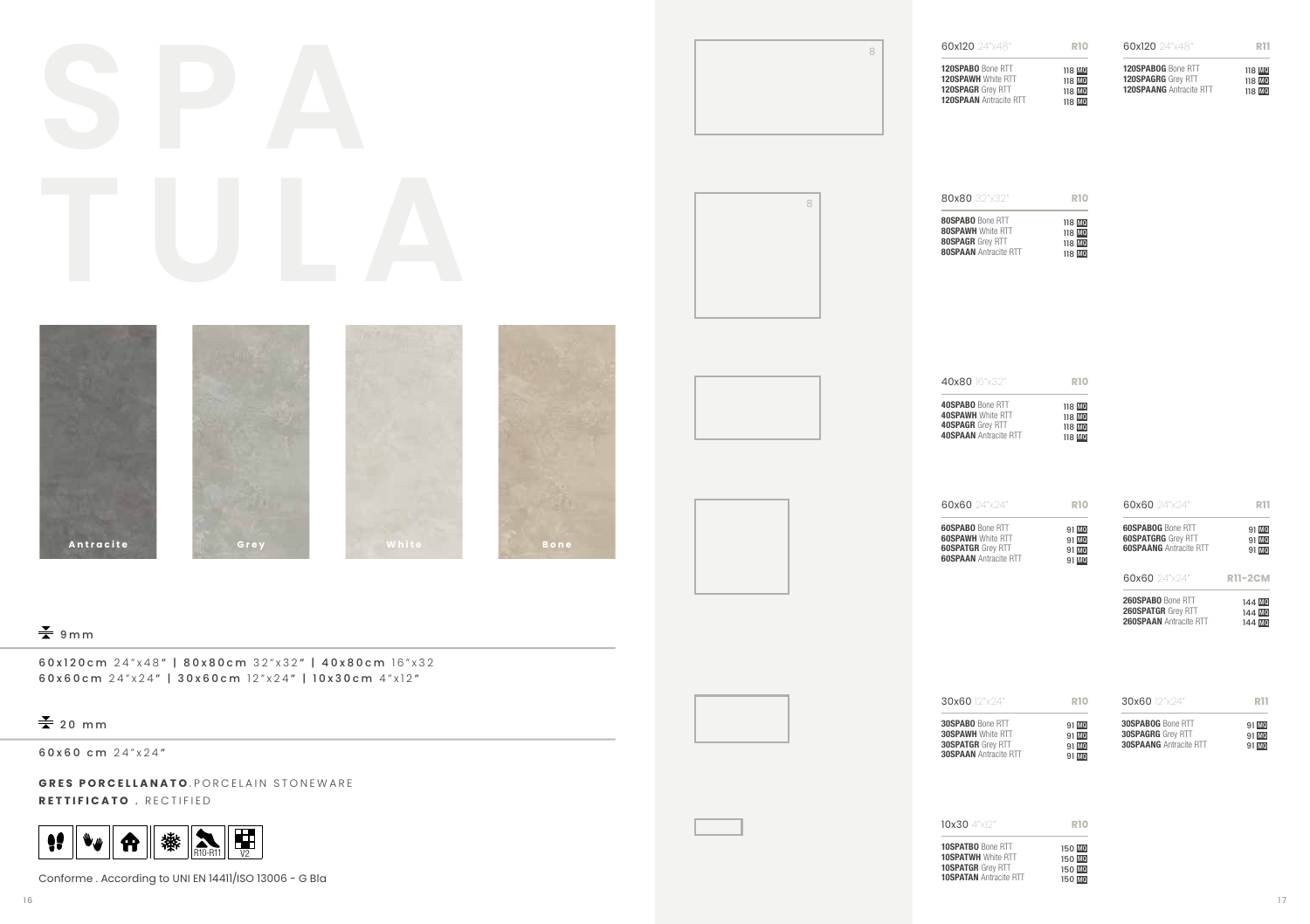



118 MQ

**SPAVICBL** Victorian Blue

SPAMOSWH Mosaico Su Rete White **SPAMOSGR** Mosaico Su Rete Grey

SPAMOSBO Mosaico Su Rete Bone<br>
SPAMOSWH Mosaico Su Rete White<br>
SPAMOSGR Mosaico Su Rete Grey

 $30x30$   $|2''x|2''$  \* 11x a

118 MQ



|   |  | Þ |
|---|--|---|
| ∼ |  |   |



| <b>SPAMOSAN</b> Mosaico Su Rete Antracite<br>* Vendita tassativa a scatole complete                   | $-14$           |                                                 |          |
|-------------------------------------------------------------------------------------------------------|-----------------|-------------------------------------------------|----------|
| 6x60 $2.4^{\circ}$ $\times$ 24"                                                                       | 15x 包           |                                                 |          |
| <b>6BATSPABO</b> Battiscopa Bone                                                                      | $-14$           |                                                 |          |
| <b>6BATSPAWH</b> Battiscopa White<br><b>6BATSPAGR</b> Battiscopa Grey                                 | 14<br>14        |                                                 |          |
| <b>6BATSPAAN</b> Battiscopa Antracite                                                                 | 14              | Special trims                                   |          |
| 6x80 2.4"x32"                                                                                         | $8x - 7$        |                                                 |          |
| <b>8BATSPABO</b> Battiscopa Bone                                                                      | 22              |                                                 |          |
| <b>8BATSPAWH</b> Battiscopa White<br><b>8BATSPAGR</b> Battiscopa Grey                                 | 22<br>22        |                                                 |          |
| <b>8BATSPAAN</b> Battiscopa Antracite                                                                 | 22 <sup>2</sup> |                                                 |          |
| 33x120x3 13.20"x48"x1.2"                                                                              | $2x -$          |                                                 |          |
| <b>GRASPABO</b> Gradino Lineare Costa Retta Bone                                                      | 265             |                                                 |          |
| <b>GRASPAWH</b> Gradino Lineare Costa Retta White<br><b>GRASPAGR</b> Gradino Lineare Costa Retta Grey | 265<br>265      |                                                 |          |
| <b>GRASPAAN</b> Gradino Lineare Costa Retta Antracite                                                 | 265             |                                                 |          |
| 33x120x3 13.20"x48"x1.2"                                                                              |                 |                                                 | $2x - 7$ |
| <b>ANGSPABODX</b> Angolare Costa Retta DX Bone<br><b>ANGSPAWHDX</b> Angolare Costa Retta DX White     | 278<br>278      |                                                 |          |
| <b>ANGSPAGRDX</b> Angolare Costa Retta DX Grey                                                        | 278             |                                                 |          |
| <b>ANGSPAANDX</b> Angolare Costa Retta DX Antracite<br><b>ANGSPABOSX</b> Angolare Costa Retta SX Bone | 278<br>278      | <b>ANGSPABODS</b> Angolare Costa Retta DS Bone  | 303      |
| <b>ANGSPAWHSX</b> Angolare Costa Retta SX White                                                       | 278             | <b>ANGSPAWHDS</b> Angolare Costa Retta DS White | 303      |

ANGSPAGRDS Angolare Costa Retta DS Grey 303 ANGSPAANDS Angolare Costa Retta DS Antracite 303

| <b>SPATULA</b>                    | spessore thickness | pz/box | ma/box | kq/box | box/pal | mg/pal | kg/pal  | fascia prezzo<br>price range |
|-----------------------------------|--------------------|--------|--------|--------|---------|--------|---------|------------------------------|
| 60x120 Spatula R10   R11 No White | 9 <sub>mm</sub>    |        | .44    | 28.40  | 36      | 51.84  | 1022.40 | 118 MQ                       |
| 60x120 Spatula Dec. Victorian R10 | 9 <sub>mm</sub>    |        | i 44   | 28,40  | 36      | 51,84  | 1022.40 | 118 MO                       |
| 80x80 Spatula R10                 | 9 <sub>mm</sub>    |        | 1,28   | 24.96  | 40      | 51,20  | 998.40  | 118 MO                       |
| 40x80 Spatula R10                 | 9 <sub>mm</sub>    |        | 0.96   | 18.66  | 28      | 26.88  | 522.48  | 118 MO                       |
| 60x60 Spatula R11 2CM No White    | 9 <sub>mm</sub>    |        | 0.74   | 31.82  | 30      | 22,20  | 954.26  | 144 MQ                       |
| 60x60 Spatula R10   R11 No White  | 9 <sub>mm</sub>    | 3      | 1.08   | 21,30  | 40      | 43,20  | 852.00  | 91 MQ                        |
| 30x60 Spatula R10   R11 No White  | 9 <sub>mm</sub>    |        | 1.08   | 21.00  | 48      | 51,84  | 1008.00 | 91 MO                        |
| 10x30 Spatula R10                 | 9 <sub>mm</sub>    | 32     | 0.96   | 19.30  | 36      | 34.56  | 694.80  | 150 MQ                       |

ANGSPAGRSX Angolare Costa Retta SX Grey 278 **ANGSPAANSX** Angolare Costa Retta SX Antracite **278** 

#### **CARATTERISTICHE TECNICHE .** TECHNICAL FEATURES

Norma Di Riferimento / Specification Reference UNI EN 14411/ISO 13006 Appendice G Bla GL **DECO**

| Caratteristica tecnica                                                                      | <b>Norma</b>                                                        | <b>SPATULA</b>                                                     |                           |  |  |  |
|---------------------------------------------------------------------------------------------|---------------------------------------------------------------------|--------------------------------------------------------------------|---------------------------|--|--|--|
| Technical feature                                                                           | Norm                                                                | <b>R10</b>                                                         | <b>R11</b>                |  |  |  |
| LUNGHEZZA E LARGHEZZA<br>LENGTH AND WIDTH                                                   |                                                                     |                                                                    | CONFORME<br>IN ACCORDANCE |  |  |  |
| <b>SPESSORE</b><br>THICKNESS                                                                |                                                                     | CONFORME<br>IN ACCORDANCE                                          |                           |  |  |  |
| RETTILINEITÀ SPIGOLI<br>STRAIGHTNESS OF SIDES                                               | UNI EN ISO                                                          | CONFORME<br>IN ACCORDANCE                                          |                           |  |  |  |
| ORTOGONALITÀ<br>RECTANGULARITY                                                              | 10545-2                                                             | CONFORME<br>IN ACCORDANCE                                          |                           |  |  |  |
| PLANARITÀ<br>SURFACE FLATNESS                                                               |                                                                     | CONFORME<br>IN ACCORDANCE                                          |                           |  |  |  |
| <b>ASPETTO</b><br>ASPECT                                                                    |                                                                     | CONFORME<br>IN ACCORDANCE                                          |                           |  |  |  |
| ASSORBIMENTO D'ACQUA<br>WATER ABSORPTION                                                    | UNI EN ISO<br>10545-3                                               | $\leq 0.5\%$                                                       |                           |  |  |  |
| RESISTENZA A FLESSIONE<br>FLEXURAL STRENGTH                                                 | UNI EN ISO                                                          | $\geq$ 35 N/mm <sup>2</sup>                                        |                           |  |  |  |
| MODULO DI ROTTURA<br>BREAKING STRENGTH                                                      | 10545-4                                                             | $\geq 1300$ N                                                      |                           |  |  |  |
| DETERMINAZIONE DELLA RESISTENZA ALL'URTO<br>DETERMINATION OF IMPACT RESISTANCE              | UNI EN ISO<br>10545-5                                               | 0,90                                                               |                           |  |  |  |
| RESISTENZA ALL'ABRASIONE (METODO PEI)<br>ABRASION RESISTANCE (PEI-METHOD)                   | UNI EN ISO<br>10545-7                                               | DA 3 A 5 IN BASE AL COLORE<br>FROM 3 TO 5, ACCORDING TO COLOR      |                           |  |  |  |
| COEFFICIENTE DI DILATAZIONE TERMICA LINEARE<br>THERMAL EXPANSION COEFFICIENT                | UNI EN ISO<br>10545-8                                               | $(5,7\div 5,9)$ X 10 $\cdot$ <sup>6</sup> / $\cdot$ <sup>o</sup> C |                           |  |  |  |
| RESISTENZA AGLI SBALZI TERMICI<br>THERMAL SHOCK RESISTANCE                                  | UNI EN ISO<br>10545-9                                               | <b>RESISTENTE</b><br>RESISTANT                                     |                           |  |  |  |
| DETERMINAZIONE DELLA DILATAZIONE DOVUTA ALL'UMIDITA'<br>DETERMINATION OF MOISTURE EXPANSION | UNI EN ISO<br>10545-10                                              | $0,0$ mm/m                                                         |                           |  |  |  |
| DETERMINAZIONE DELLA RESISTENZA AL CAVILLO<br>DETERMINATION OF CRAZING RESISTANCE           | UNI EN ISO<br>10545-11                                              | <b>RESISTENTE</b><br>RESISTANT                                     |                           |  |  |  |
| RESISTENZA AL GELO<br>FROST RESISTANCE                                                      | UNI EN ISO<br>10545-12                                              | <b>INGELIVO</b><br>FROST-RESISTANT                                 |                           |  |  |  |
| RESISTENZA AGLI AGENTI CHIMICI<br>RESISTANCE TO CHEMICALS                                   | UNI EN ISO<br>10545-13                                              | <b>MINIMO CLASSE B</b><br>MINIMUM CLASS B                          |                           |  |  |  |
| RESISTENZA ALLE MACCHIE<br>STAIN RESISTANCE                                                 | UNI EN ISO<br>10545-14                                              | <b>MINIMO CLASSE 3</b><br>MINIMUM CLASS 3                          |                           |  |  |  |
| RESISTENZA ALLO SCIVOLAMENTO<br>SLIP RESISTANCE                                             | DIN 51130<br>C.o.F B.C.R./D.M. 236 14/6/89<br>D.C.o.F / ANSI A326.3 | R10 - R11<br>$\mu > 0,40$<br>>0,42                                 |                           |  |  |  |
| REAZIONE AL FUOCO<br>REACTION TO FIRE                                                       | 96/603/CE                                                           | $A1_{FL}$ /A1                                                      |                           |  |  |  |